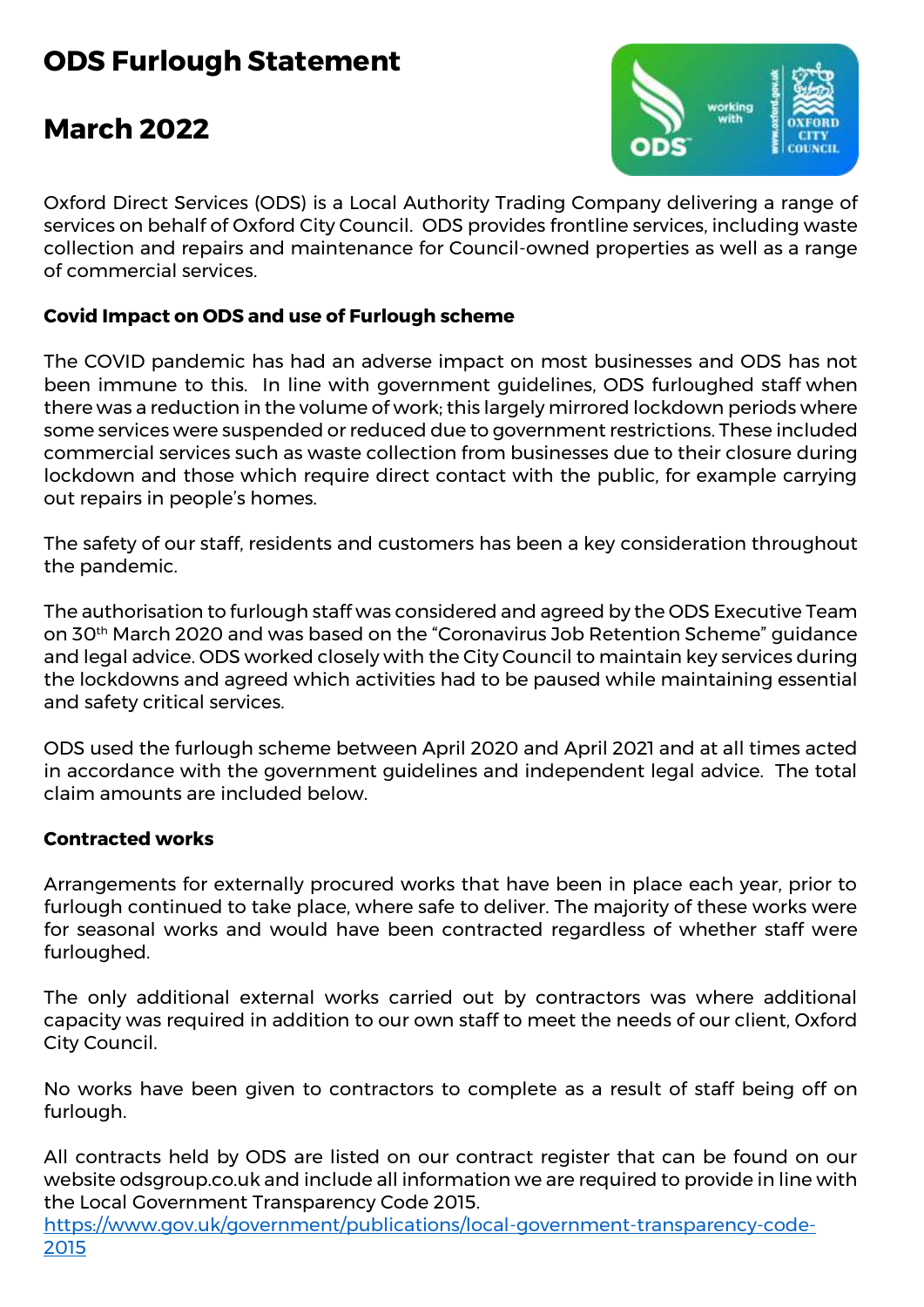#### **Financial information**

Details on the numbers of staff furloughed and the financial contributions from the government grant and the top up are shown in the tables below. This information will be published in the annual accounts.

ODS in consultation with the recognised unions made the decision to top up furloughed staff to full salary. No contributions were received from Oxford City Council towards this top up, as whilst ODS is owned by OCC, it is a separate commercial entity.

The contribution to the furlough claim is made up of

- 20% of the furloughed staff's salary to top up the 80% funded by the government to 100%
- Employer's National Insurance contributions on 100% of furloughed staff's NI'able pay
- Employer's pension contributions on 100% of furloughed staff's pensionable pay

The Table below shows the Grant received by ODS and the Top Up costs for the period April 2020 to April 2021.

| <b>ODS Furlough Finances</b> |                                      |                       |                                    |  |  |  |  |  |  |  |
|------------------------------|--------------------------------------|-----------------------|------------------------------------|--|--|--|--|--|--|--|
| <b>Month</b>                 | <b>CJRS Grant</b><br><b>Receipts</b> | <b>ODS</b><br>Top ups | <b>Number</b><br><b>Furloughed</b> |  |  |  |  |  |  |  |
|                              |                                      |                       |                                    |  |  |  |  |  |  |  |
| Apr-20                       | £ 239,351.21                         | £129,869.28           | 168                                |  |  |  |  |  |  |  |
| $May-20$                     | £425,793.73                          | £230,088.81           | 256                                |  |  |  |  |  |  |  |
| <b>Jun-20</b>                | £ 364,912.96                         | £198,048.74           | 206                                |  |  |  |  |  |  |  |
| <b>Jul-20</b>                | £ 247,997.72                         | £131,711.94           | 135                                |  |  |  |  |  |  |  |
| <b>Aug-20</b>                | 128,585.07<br>£                      | 89,167.89<br>£        | 77                                 |  |  |  |  |  |  |  |
| <b>Sep-20</b>                | 56,275.46<br>£                       | 38,942.50<br>£        | 48                                 |  |  |  |  |  |  |  |
| <b>Oct-20</b>                | 6,923.58<br>£                        | £<br>4,462.59         | 6                                  |  |  |  |  |  |  |  |
| <b>Nov-20</b>                | 97,733.28<br>£                       | 70,056.14<br>£        | 109                                |  |  |  |  |  |  |  |
| <b>Dec-20</b>                | £ 107,012.06                         | 73,307.49<br>£        | 123                                |  |  |  |  |  |  |  |
| Jan-21                       | £ 230,915.64                         | £163,869.98           | 217                                |  |  |  |  |  |  |  |
| <b>Feb-21</b>                | £ 213,864.56                         | £143,569.31           | 163                                |  |  |  |  |  |  |  |
| <b>Mar-21</b>                | 150,660.72<br>£                      | £101,600.93           | 112                                |  |  |  |  |  |  |  |
| Apr-21                       | £<br>20,309.86                       | 13,479.22<br>£        | 62                                 |  |  |  |  |  |  |  |